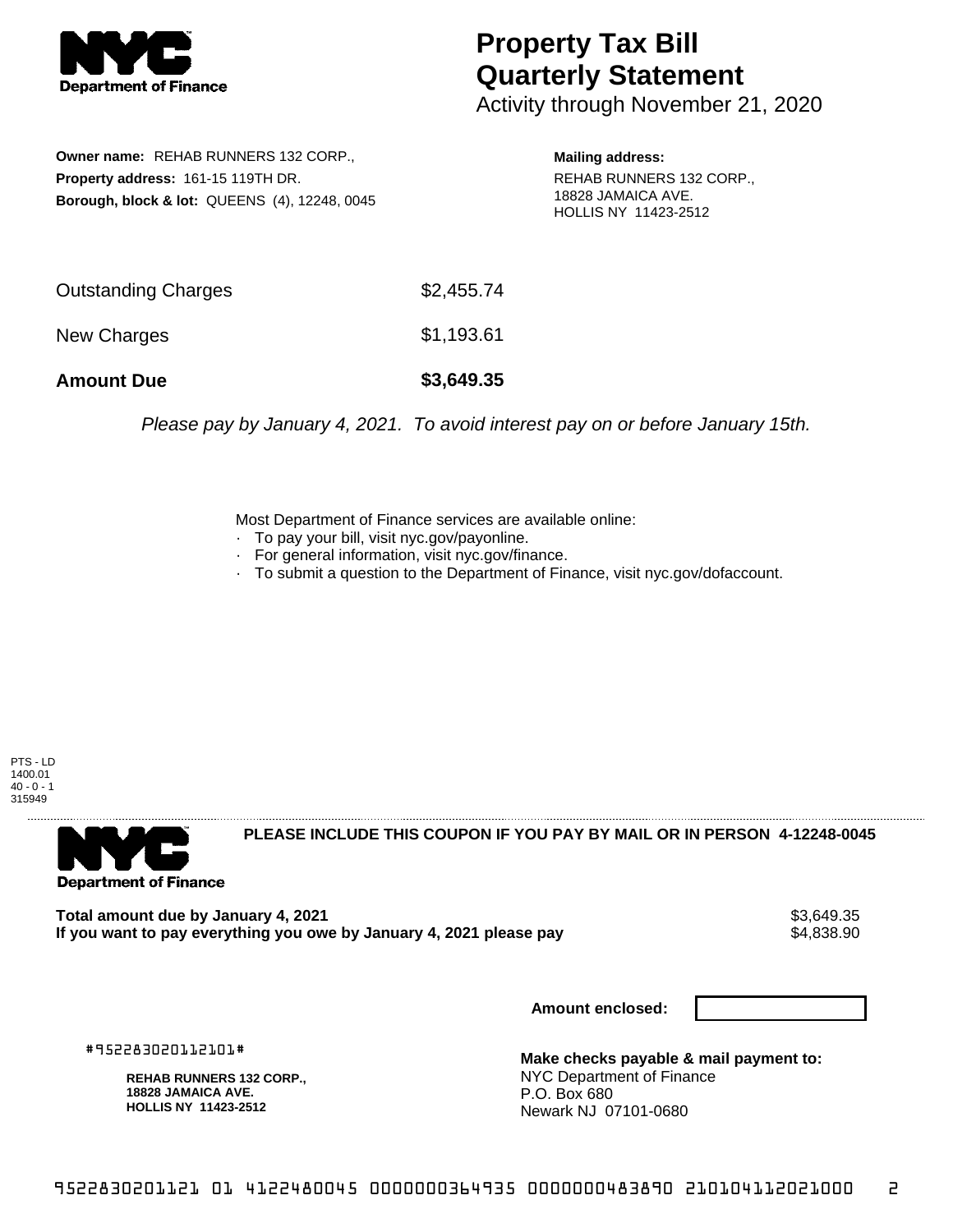

| <b>Billing Summary</b>                                                     | <b>Activity Date Due Date</b>           | Amount       |
|----------------------------------------------------------------------------|-----------------------------------------|--------------|
| Outstanding charges including interest and payments                        |                                         | \$2,455.74   |
| <b>Finance-Property Tax</b>                                                | 01/01/2021                              | \$1,207.53   |
| <b>Adopted Tax Rate</b>                                                    |                                         | $$-13.92$    |
| <b>Total amount due</b>                                                    |                                         | \$3,649.35   |
| <b>Tax Year Charges Remaining</b>                                          | <b>Activity Date</b><br><b>Due Date</b> | Amount       |
| Finance-Property Tax                                                       | 04/01/2021                              | \$1,207.53   |
| <b>Adopted Tax Rate</b>                                                    |                                         | $$-13.92$    |
| Total tax year charges remaining                                           |                                         | \$1,193.61   |
| If you want to pay everything you owe by January 4, 2021 please pay        |                                         | \$4,838.90   |
| If you pay everything you owe by January 4, 2021, you would save:          |                                         | \$4.06       |
| How We Calculated Your Property Tax For July 1, 2020 Through June 30, 2021 |                                         |              |
|                                                                            | Overall                                 |              |
| Tax class 1 - Small Home, Less Than 4 Families                             | <b>Tax Rate</b>                         |              |
| Original tax rate billed                                                   | 21.1670%                                |              |
| New Tax rate                                                               | 21.0450%                                |              |
| <b>Estimated Market Value \$560,000</b>                                    |                                         |              |
|                                                                            |                                         | <b>Taxes</b> |
| <b>Billable Assessed Value</b>                                             | \$22,819                                |              |
| <b>Taxable Value</b>                                                       | \$22,819 x 21.0450%                     |              |
| <b>Tax Before Abatements and STAR</b>                                      | \$4,802.28                              | \$4,802.28   |
| Annual property tax                                                        |                                         | \$4,802.28   |
| Original property tax billed in June 2020                                  |                                         | \$4,830.12   |
| <b>Change In Property Tax Bill Based On New Tax Rate</b>                   |                                         | $$-27.84$    |

Please call 311 to speak to a representative to make a property tax payment by telephone.

For information about the interest rate charged on late payments, visit nyc.gov/taxbill.

## **Home banking payment instructions:**

- 1. **Log** into your bank or online bill pay website.
- 2. **Add** the new payee: NYC DOF Property Tax. Enter your account number, which is your boro, block and lot, as it appears here: 4-12248-0045 . You may also need to enter the address for the Department of Finance. The address is P.O. Box 680, Newark NJ 07101-0680.
- 3. **Schedule** your online payment using your checking or savings account.

## **Did Your Mailing Address Change?**

If so, please visit us at **nyc.gov/changemailingaddress** or call **311.**

When you provide a check as payment, you authorize us either to use information from your check to make a one-time electronic fund transfer from your account or to process the payment as a check transaction.